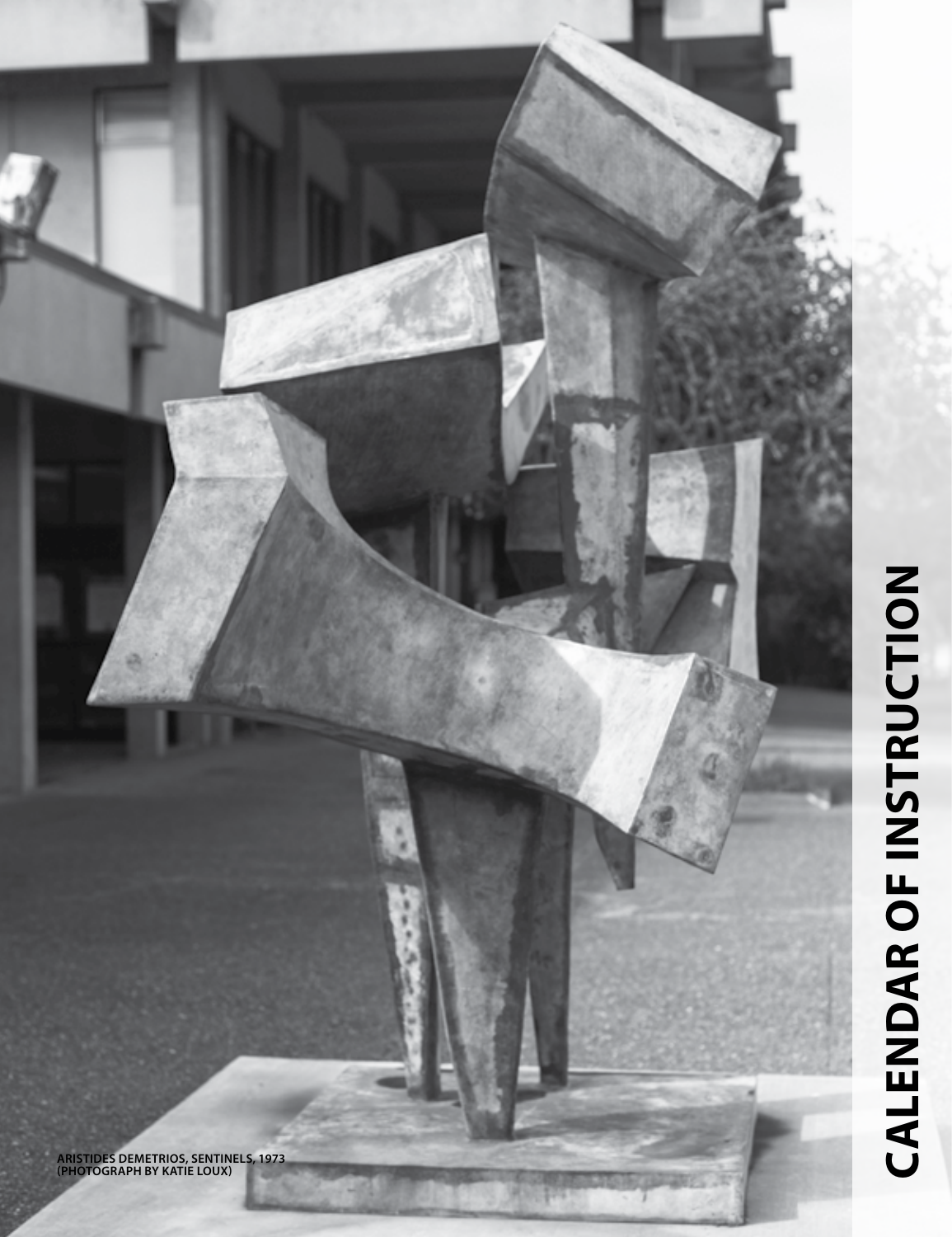## **CALENDAR OF INSTRUCTION**

| Event                                                                                                                                                                                                                                         | <b>Fall 2022</b> | Spring 2023        |
|-----------------------------------------------------------------------------------------------------------------------------------------------------------------------------------------------------------------------------------------------|------------------|--------------------|
| Residency Determination Date                                                                                                                                                                                                                  | August 16, 2022  | January 16, 2023   |
| Instruction begins                                                                                                                                                                                                                            | August 17, 2022  | January 17, 2023   |
| First Monday, Monday/Wednesday,<br>Monday/Wednesday/Friday Day and Evening Classes                                                                                                                                                            | August 22        | January 23         |
| First day of Saturday classes                                                                                                                                                                                                                 | August 20        | January 21         |
| First day of Sunday classes                                                                                                                                                                                                                   | August 21        | January 22         |
| Martin Luther King, Jr.'s Birthday                                                                                                                                                                                                            |                  | January 16         |
| Last day to request GPA verification for CAL Grants                                                                                                                                                                                           | August 30        | January 27         |
| Last day to drop or reduce full-term course work to obtain a 100% refund<br>for enrollment fee & N/R foreign student tuition fee. Please consult the<br>College website at www.ccsf.edu/schedule for deadline dates for short-term<br>courses | August 30        | January 27         |
| Labor Day Weekend                                                                                                                                                                                                                             | September 3-5    |                    |
| Last day to add credit classes and change sections in person & on the web                                                                                                                                                                     | September 2      | February 3         |
| Last day to drop credit classes with no notation on academic record                                                                                                                                                                           | September 2      | February 3         |
| Last day to drop or reduce course work to qualify for a 50% pro-rated<br>nonresident and foreign student tuition refund fee. Please consult the<br>College website at www.ccsf.edu/schedule for deadline dates for short<br>term courses      | September 8      | February 8         |
| Last day to request a pass/no pass grading option                                                                                                                                                                                             | September 15     | February 16        |
| Lincoln's Birthday                                                                                                                                                                                                                            |                  | February 17        |
| Presidents' Birthday weekend. No Saturday/Sunday classes                                                                                                                                                                                      |                  | February 18-19     |
| Washington's Birthday                                                                                                                                                                                                                         |                  | February 20        |
| Last day to petition to receive AA-T/AS-T Degrees for students<br>transferring to CSU                                                                                                                                                         | September 29     | March 2            |
| Last day to petition for Degree or Certificate                                                                                                                                                                                                | October 27       | March 23           |
| Faculty Flex Day (Professional Development) - No classes                                                                                                                                                                                      | October 10       | March 7            |
| End of the midterm period                                                                                                                                                                                                                     | October 14       | March 17           |
| Spring Vacation                                                                                                                                                                                                                               |                  | <b>March 25-30</b> |
| Cesar Chavez Day                                                                                                                                                                                                                              |                  | March 31           |
| Last day for student/instructor initiated withdrawal from classes and<br>change sections for the same department                                                                                                                              | November 3       | April 20           |
| Veteran's Day                                                                                                                                                                                                                                 | November 11      |                    |
| Thanksgiving Holiday                                                                                                                                                                                                                          | November 24-27   |                    |
| Last day to remove an Incomplete received in the previous semester                                                                                                                                                                            | December 12      | May 16             |
| First day of final examinations for day classes                                                                                                                                                                                               | December 13      | May 17             |
| Last session & final examinations for Saturday classes                                                                                                                                                                                        | December 17      | May 20             |